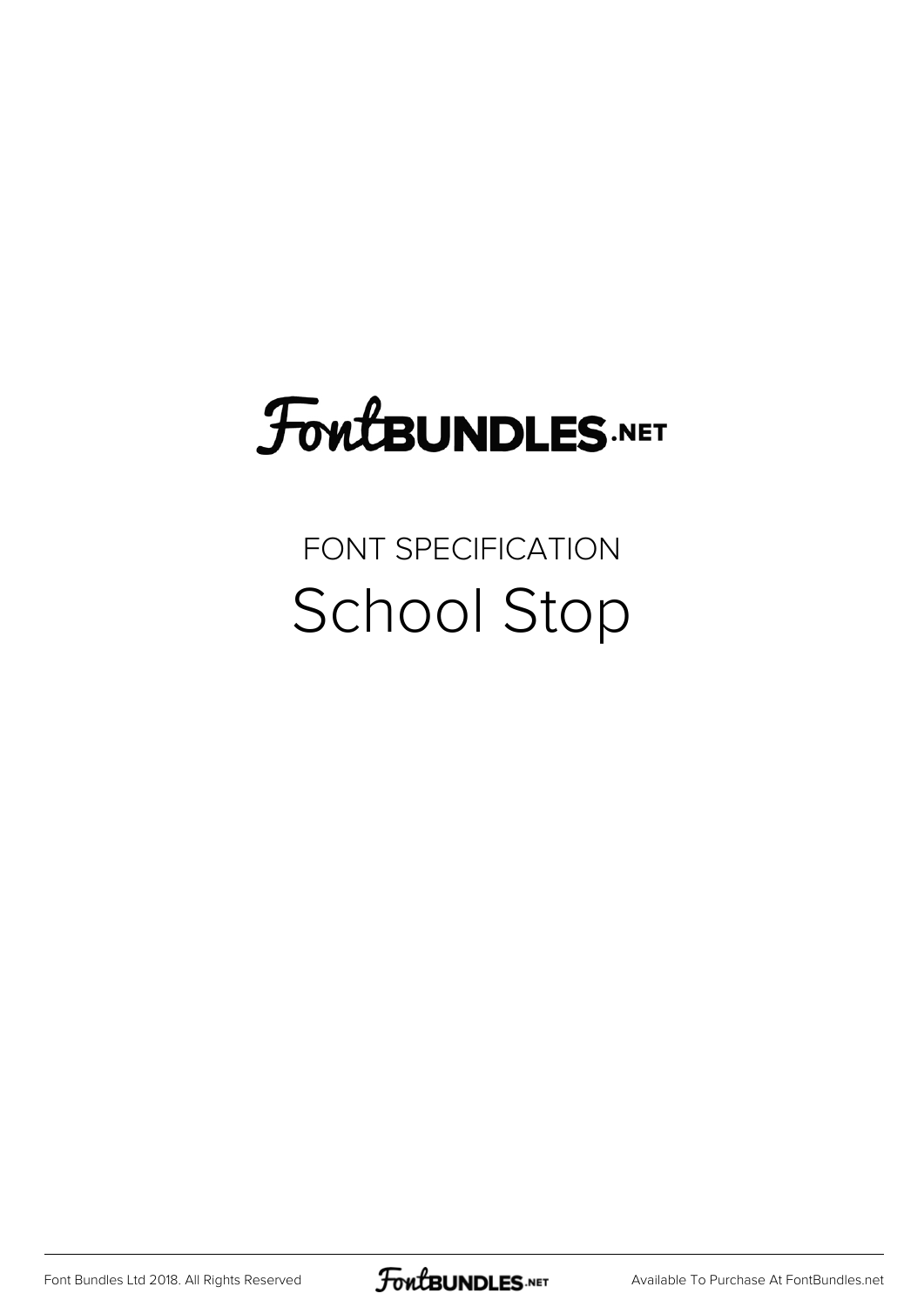

Uppercase Characters

### ABCDEFGHIJKLMNOPQRST UVWXYZ

Lowercase Characters

## ABCDEFGHIJKLM NOPQRSTLJVWXYZ

Numbers

#### 0123456789

Punctuation and Symbols

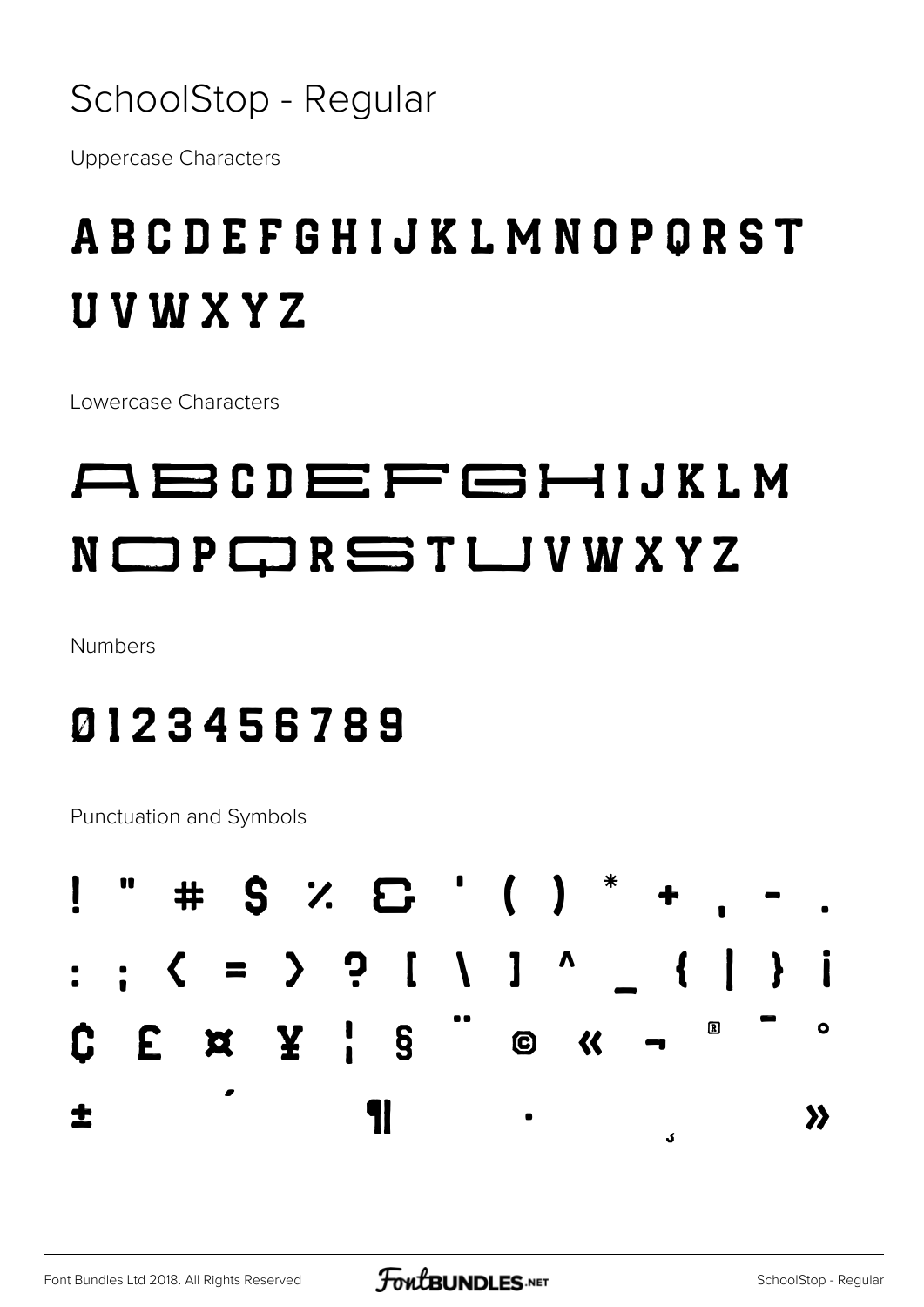All Other Glyphs

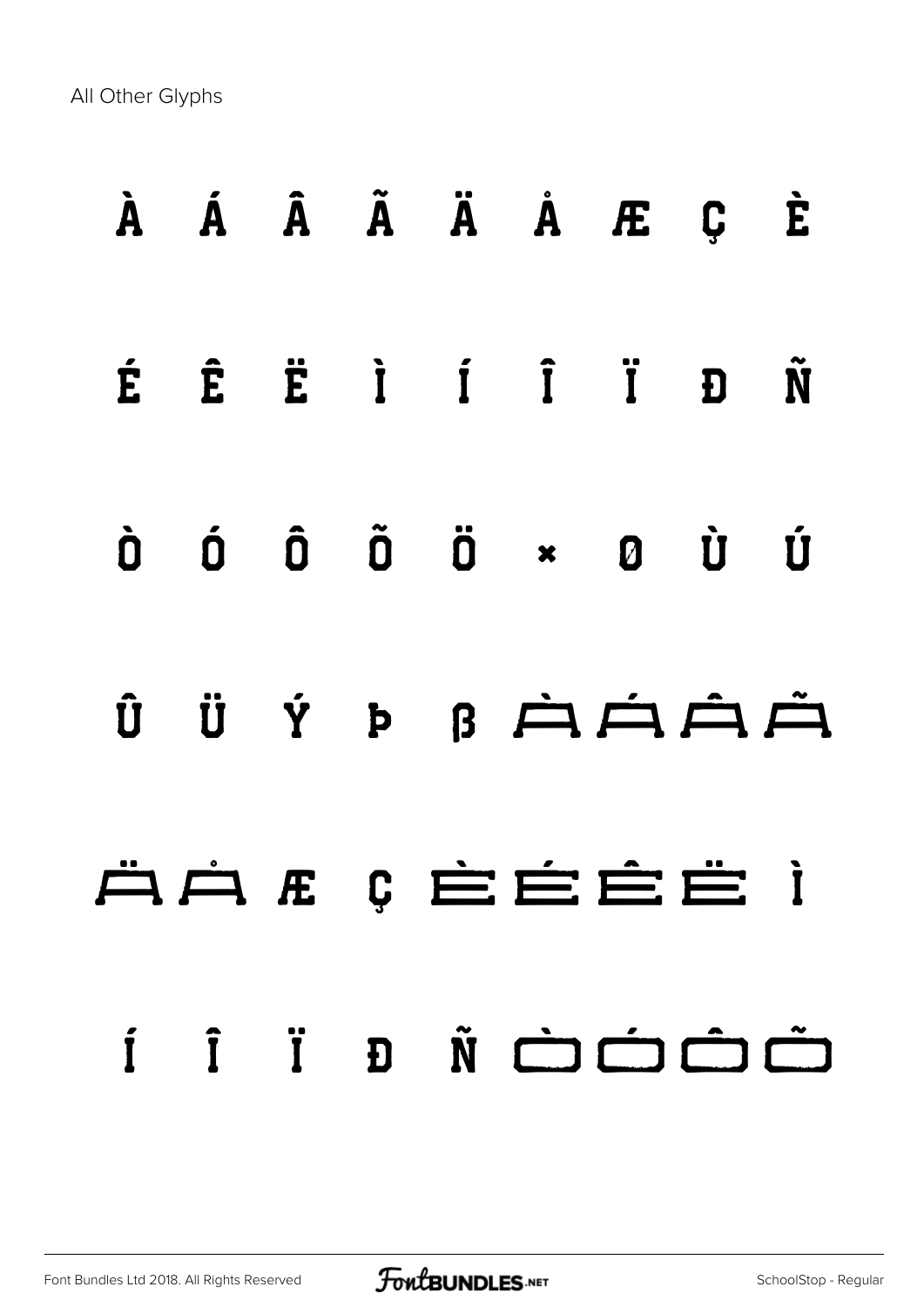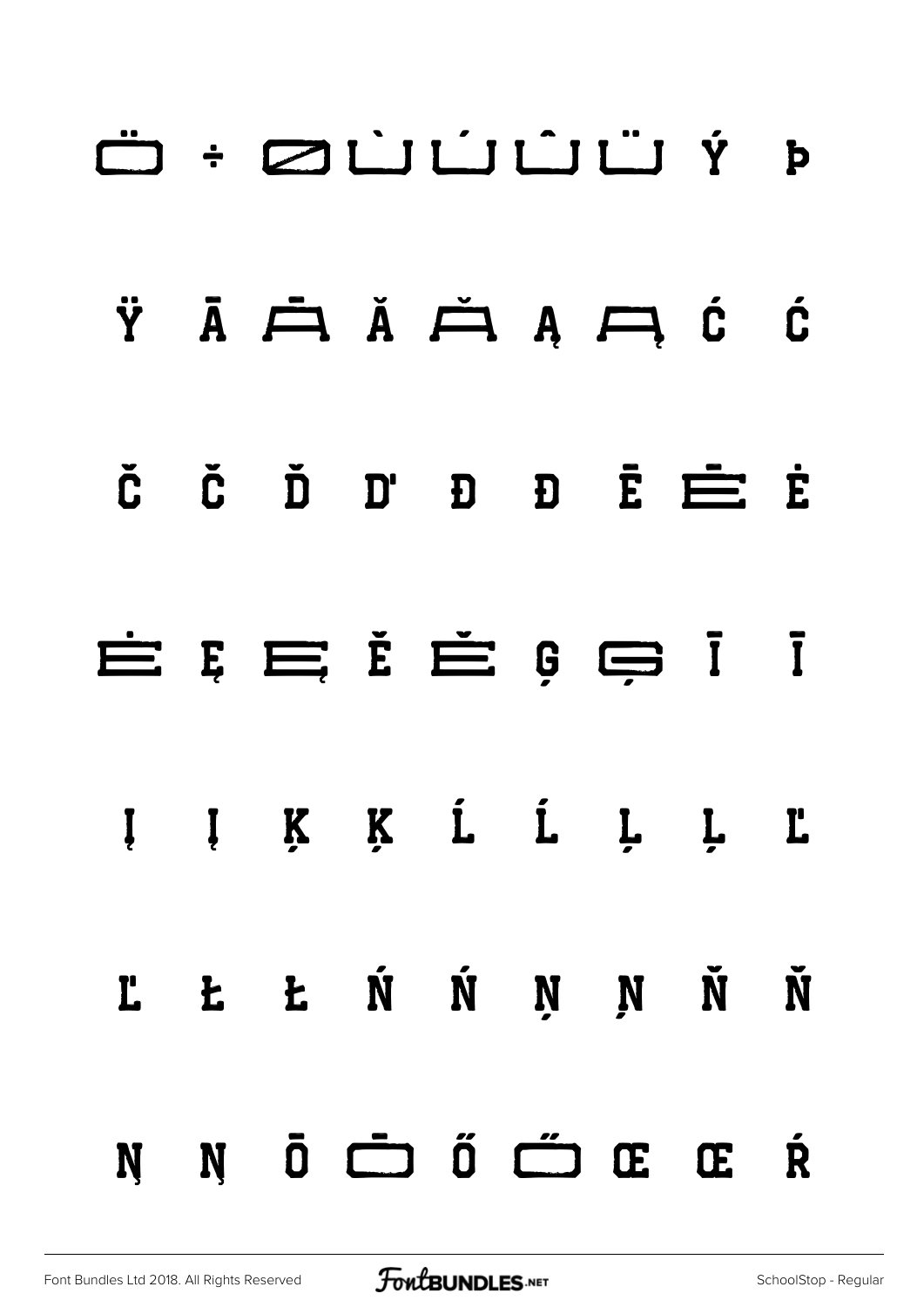|  |  | $R$ $R$ $R$ $R$ $R$ $S$ $S$ $S$                                                                                                                                                                                                                                                                                                                                                     |                                 |  |
|--|--|-------------------------------------------------------------------------------------------------------------------------------------------------------------------------------------------------------------------------------------------------------------------------------------------------------------------------------------------------------------------------------------|---------------------------------|--|
|  |  | $\check{S}$ $\check{S}$ $\check{S}$ $\check{S}$ $\check{T}$ $\check{T}$ $\check{T}$ $\check{T}$ $\check{T}$ $\check{T}$ $\check{T}$ $\check{T}$ $\check{T}$ $\check{T}$ $\check{T}$ $\check{T}$ $\check{T}$ $\check{T}$ $\check{T}$ $\check{T}$ $\check{T}$ $\check{T}$ $\check{T}$ $\check{T}$ $\check{T}$ $\check{T}$ $\check{T}$ $\check{T}$ $\check{T}$ $\check{T}$ $\check{T}$ |                                 |  |
|  |  |                                                                                                                                                                                                                                                                                                                                                                                     |                                 |  |
|  |  | ŶŶŸŹŹŻŻŽ                                                                                                                                                                                                                                                                                                                                                                            |                                 |  |
|  |  |                                                                                                                                                                                                                                                                                                                                                                                     | $\mathcal{L}$ and $\mathcal{L}$ |  |
|  |  |                                                                                                                                                                                                                                                                                                                                                                                     |                                 |  |
|  |  | $\cdot$ $\cdot$ / / $\ddot{E}$                                                                                                                                                                                                                                                                                                                                                      |                                 |  |
|  |  |                                                                                                                                                                                                                                                                                                                                                                                     |                                 |  |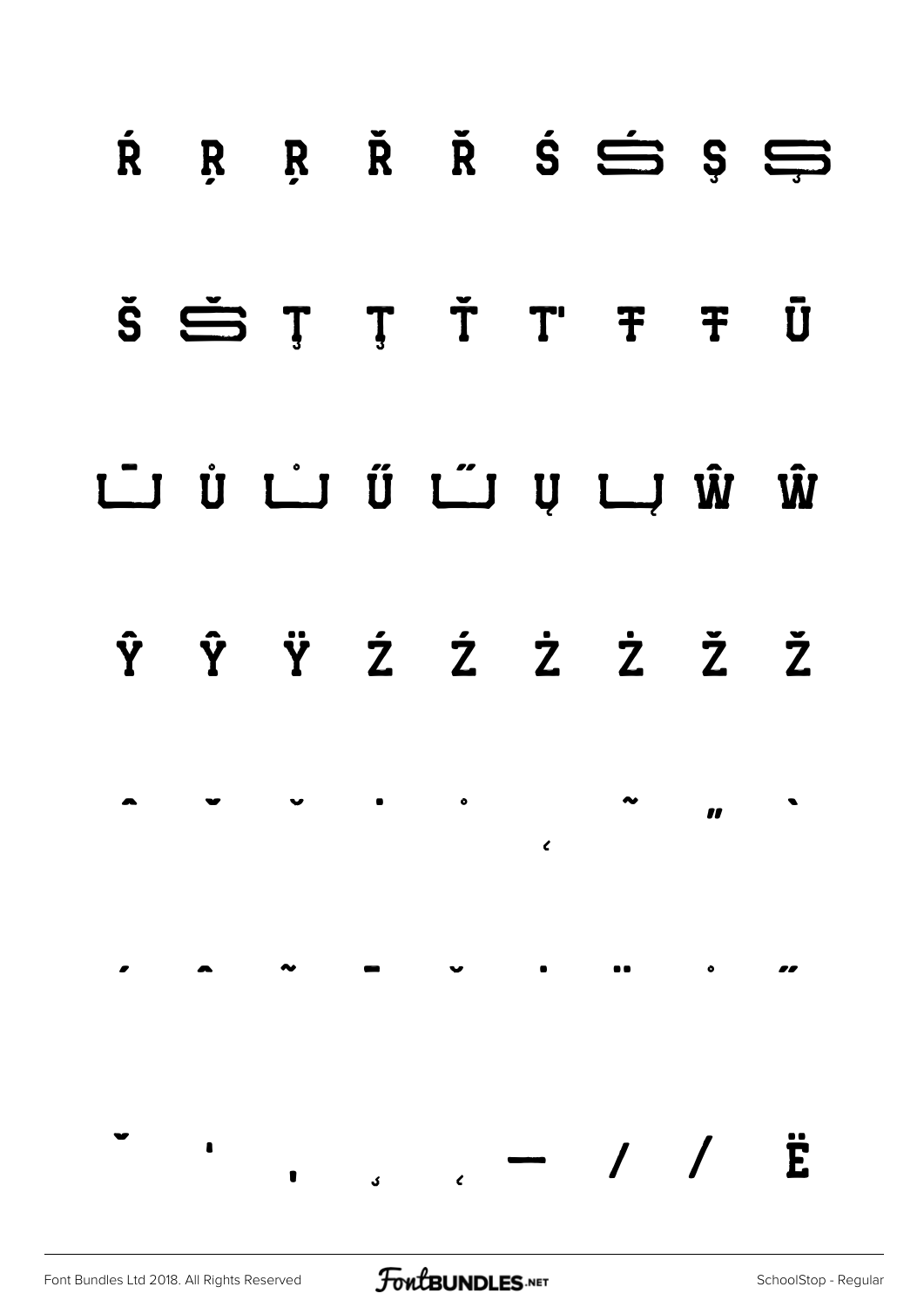|  |  | $5$ $\acute{L}$ $6$ $\acute{S}$ $1$ $\ddot{1}$ $\acute{J}$ $\acute{K}$ $\ddot{1}$ |  |  |
|--|--|-----------------------------------------------------------------------------------|--|--|
|  |  | FI Ќ Ў Џ А Б В Г Д                                                                |  |  |
|  |  | E Ж З И Й К Л М Н                                                                 |  |  |
|  |  | O N P C T Y O X U                                                                 |  |  |
|  |  | ЧШЩЬЫ В ЭЮЯ                                                                       |  |  |
|  |  |                                                                                   |  |  |
|  |  | Ŭ K A M H I D D C                                                                 |  |  |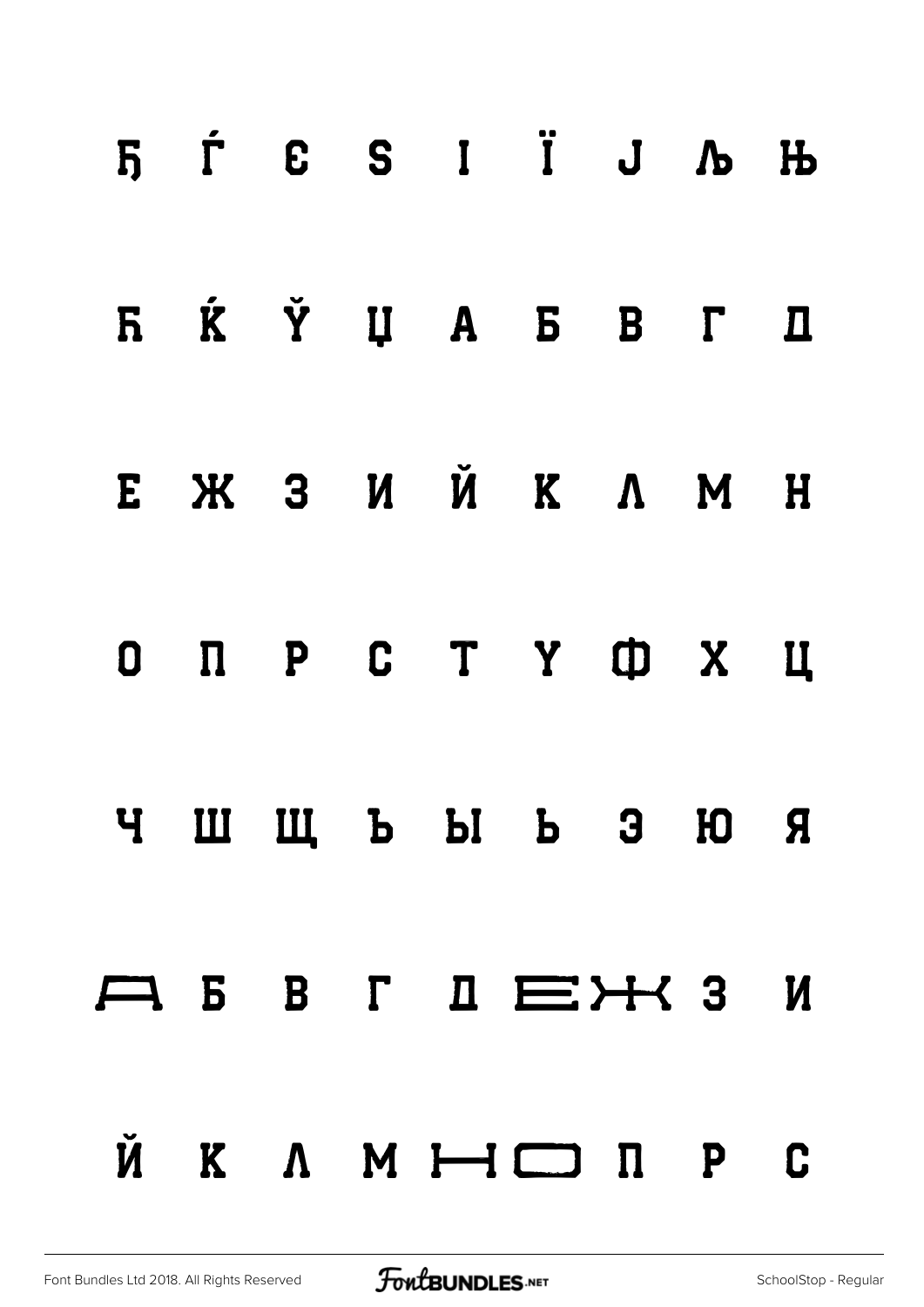|  | T Y CD X U Y W W L                                        |  |  |  |
|--|-----------------------------------------------------------|--|--|--|
|  | $H$ $B$ $B$ $B$ $\stackrel{}{=}$ $F$ $\stackrel{}{=}$ $F$ |  |  |  |
|  | SIÏJAHRKÝ                                                 |  |  |  |
|  |                                                           |  |  |  |
|  | F F X X X K K H H Y                                       |  |  |  |
|  | Y Y Y X X Y Y H H                                         |  |  |  |
|  | $\bar{Y} \in \Box$ $\bar{N} \in \Box$ $\bar{Y} \in I$     |  |  |  |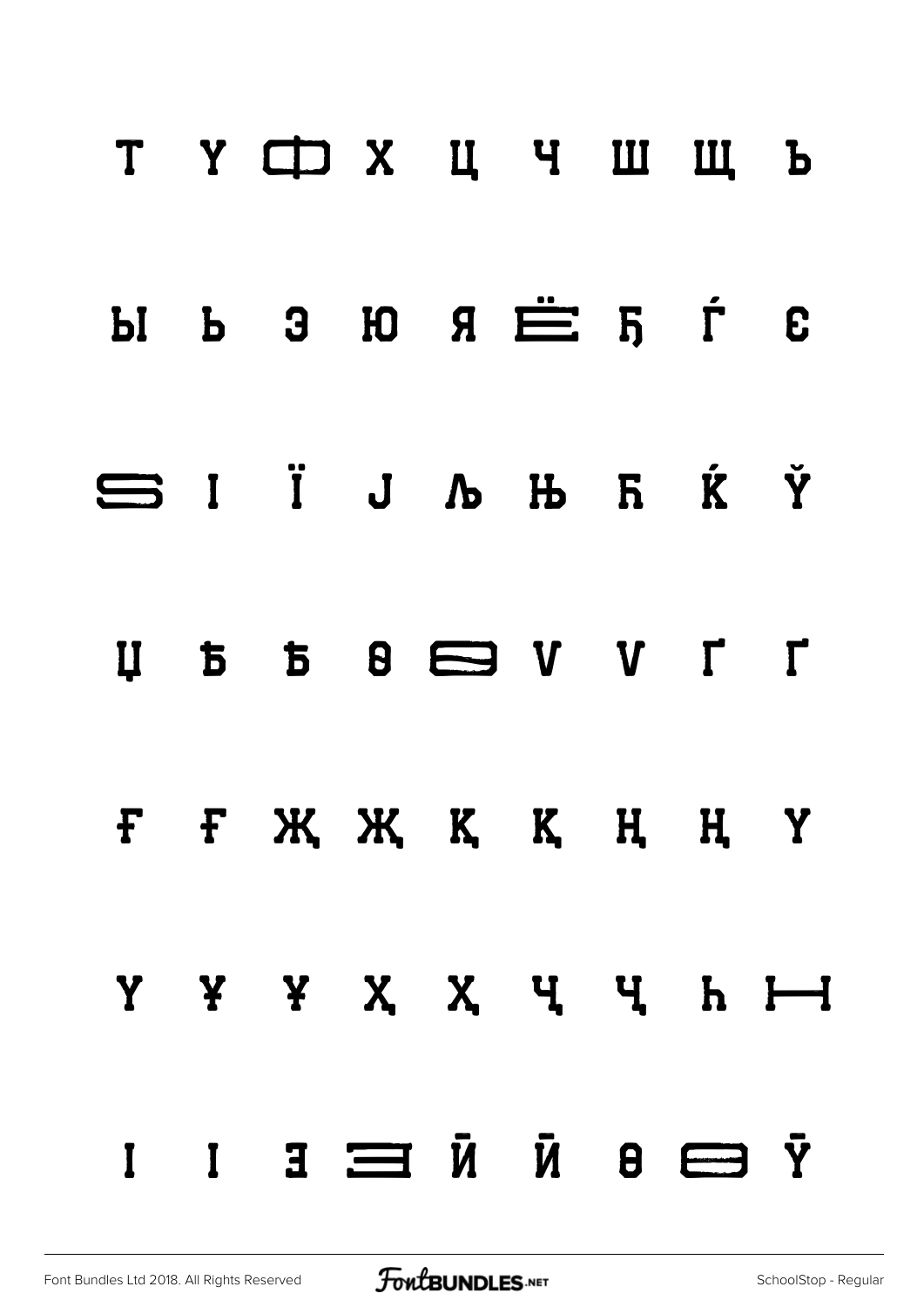|                                       | Ý Ŵ Ŵ Ŵ Ŵ Ŵ Ÿ Ŷ                                                                                                                                                                                                                                                                                                                                                                                                                           |                     |                                 |                              |                          |                      |                    |                     |
|---------------------------------------|-------------------------------------------------------------------------------------------------------------------------------------------------------------------------------------------------------------------------------------------------------------------------------------------------------------------------------------------------------------------------------------------------------------------------------------------|---------------------|---------------------------------|------------------------------|--------------------------|----------------------|--------------------|---------------------|
|                                       |                                                                                                                                                                                                                                                                                                                                                                                                                                           |                     |                                 |                              |                          |                      |                    |                     |
|                                       | ‡ ⁄ ‹ › / € ™                                                                                                                                                                                                                                                                                                                                                                                                                             |                     |                                 |                              |                          |                      |                    |                     |
|                                       | $\begin{array}{ccccccccccccccccccccc} \mathbf{a} & \mathbf{b} & \mathbf{c} & \mathbf{c} & \mathbf{c} & \mathbf{c} & \mathbf{c} & \mathbf{c} & \mathbf{c} & \mathbf{c} & \mathbf{c} & \mathbf{c} & \mathbf{c} & \mathbf{c} & \mathbf{c} & \mathbf{c} & \mathbf{c} & \mathbf{c} & \mathbf{c} & \mathbf{c} & \mathbf{c} & \mathbf{c} & \mathbf{c} & \mathbf{c} & \mathbf{c} & \mathbf{c} & \mathbf{c} & \mathbf{c} & \mathbf{c} & \mathbf{c$ |                     |                                 |                              |                          |                      |                    |                     |
|                                       |                                                                                                                                                                                                                                                                                                                                                                                                                                           |                     |                                 |                              |                          |                      |                    |                     |
| $\mathbf{\underline{\grave{\Delta}}}$ | $\bar{\mathbf{\Delta}}$                                                                                                                                                                                                                                                                                                                                                                                                                   | $\frac{\Delta}{7}$  | $\mathring{\underline{\Delta}}$ | $\tilde{\underline{\Delta}}$ | $\overline{\mathbf{Q}}$  | $\mathbf{\acute{Q}}$ | $\mathbf{\hat{Q}}$ | $\ddot{\mathbf{0}}$ |
| $\dot{\mathbf{Q}}$                    | $\ddot{\mathbf{0}}$                                                                                                                                                                                                                                                                                                                                                                                                                       | $\ddot{\mathbf{O}}$ | $\ddot{\mathbf{O}}$             | $\mathbf{Q}$                 | $\underline{\mathbf{u}}$ | $\mathbf{\acute{u}}$ | $\mathbf{\hat{u}}$ | $\ddot{\mathbf{u}}$ |